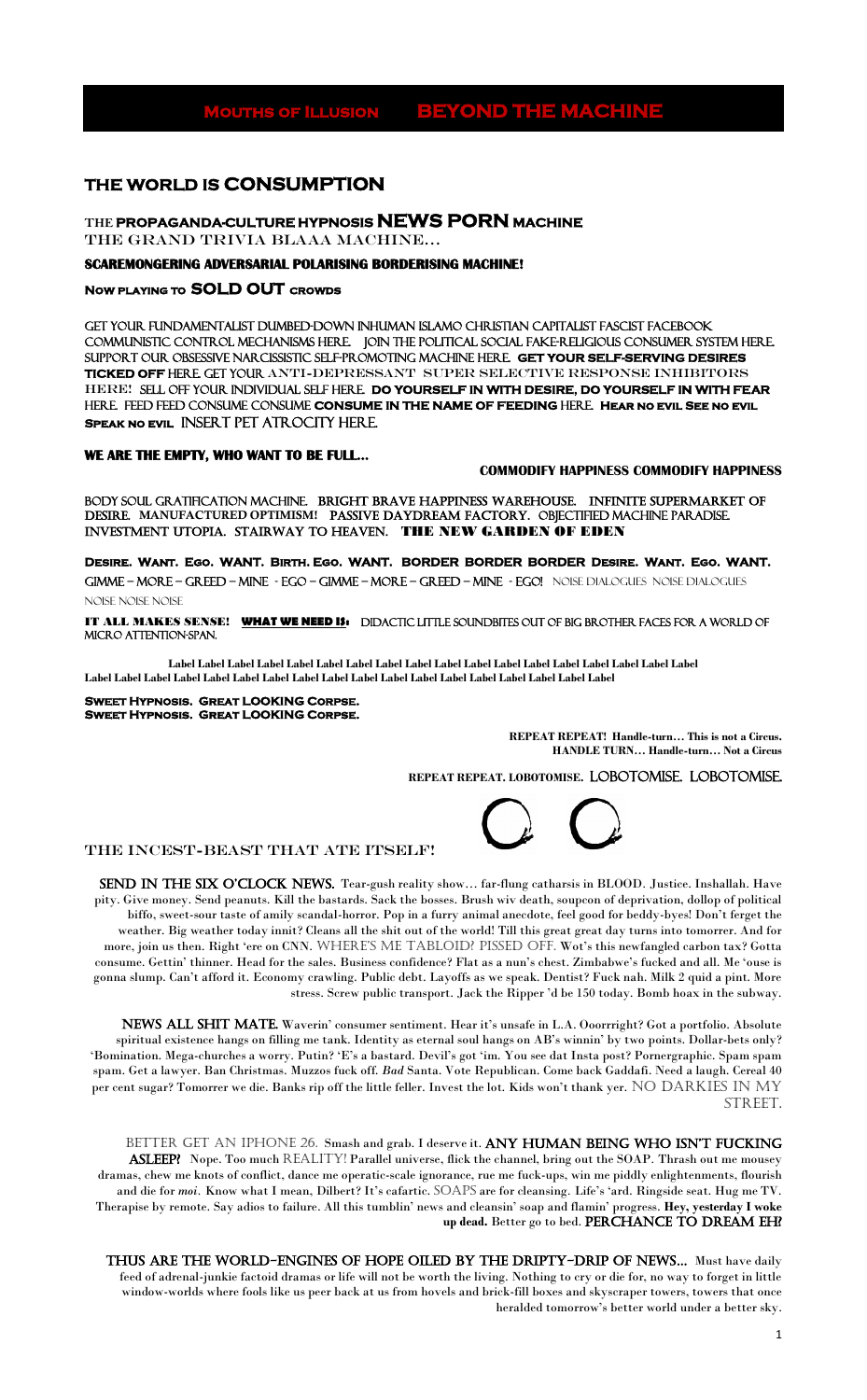Thank gawd for MOVER-SHAKERS WHO STIR THE POT, who do the outrageous glamorous stupid bizarre. THANK god for pollies who flaunt their trouser-snakes in midnight rooms, for lonely arsonists who blacken states, lushy chicks in skimpy skirts who sue the boss and promise all to charity, loony churchmen who fiddle with boys, kamikaze loons and whaling ships, rip-off cheaters of missus average, blacks who trade in boredom and drugs, cops who mash protesters' brains, lefty gov'ments who spend too much, refugees who croak on boats, petty dictators who never croak, oily oilmen who contaminate, realtors who poison trees, prostitutes who spread disease, terroristas, firey heroes, bent police, dengue fever, dying orangs, killer-bees, hunters, hackers, gay transexuals, drunks and rapers, the great unwashed, the forgotten lonely aged depressed, WEIRDO KIDS DRUNKEN SCHOOLIES SCRUFFY ABORIGINOOLIES lethal toys batts in

yer attic congestion in traffic effing tax 'n' interest rates endless sordid loves and hates…  $\rm{THE}$  WHOLE GREAT STEAMING WORLD OF NEWS. Yippee!

# $\Theta$  is a set of  $\Theta$

# **POLARITY MACHINE LIKE Don't Like LIKE Don't Like**

**IT'S GETTING BETTER! When's it gonna happen? Where is it now?** Do you Like me? Please like me!I wanna be noticed **We are all individuals… IT'S GETTING BETTER!** When's it gonna happen? **IT'S GETTING BETTER!** When's it gonna happen? LIKE Don't Like Nothing ever happens. Nothing ever happens. **IT'S GETTING BETTER!** Nothing ever happens. Please don't hurt me. Please Like Me. **Where is it now? IT'S GETTING BETTER! Where is it now?** I wanna be noticed I wanna be noticed **LIKE Don't Like POLARITY MACHINE** Please don't hurt me Please don't hurt me Do you Like me? Please like me! I need to be noticed

too fat, too skinny, too old, too young, too short, too black, too asian, too muslim, INVALID! too white, too immigrant, too jewy, too welfare, too female, INVALID! too sick, too spotty – too not LIKE ME. AM I GOOD ENOUGH? AM I GOOD ENOUGH? AM I GOOD ENOUGH? INVALID! WHO, WHAT, WHY, WHEN... good, bad, rich, poor, me, you… right, wrong, god, satan, up, down, us, them… how much, how much… how little, how little …? sowing of doubt

You tweety beings in your soap opera of eternal nothingness... See how THE IMMENSITY blows like the north wind into the cracks and niches of our flimsy houses, flings open our doors, howls laughing to the reckless beyond. We are domestic rats, can't survive boundlessness, cower in the teeth of the wild. Horrid tundra knocks with knuckles of death on our papery walls, we study minutiae at the ends of our noses, CHATTER IN NERVY CIRCLES, share our bubble-nuances, so glad to be invited inside to the warm party of life. But we shiver inwardly, being sensory rats; we anticipate some great *examination.* Our little scandals fail us; we live in a lying land, the emperor has no clothes, we abhor the truth though it blows all about us, **lifting and flinging the detritus of yesterday's news in our canyon streets…**

I flap my arms in the world-scouring wind, SCURRY TO CATCH WAVELETS ON A SHORE, scoop handfuls of dust swirling in deserts... Running breathless for the great deadline I CATCH TAXIS TO NOWHERE, I slubber on grubby pavements noting nothingness writ in mud, I scratch out a life that turns on others' loss, FINGER POPPIES AMID THE GRAVES OF DEAD, harken to the hollow bells of unmeaning...

**Label Label Label Label Label Label Label Label Label Label Label Label Label Label Label Label Label Label** 

THE TRUTH IS: IT'S ALL ILLUSION... We can't polish a turd - but we can roll it in glitter!

sowing of doubt… inevitable turning… inevitable turning… **RELAX! …WHEN YOU'RE SIX**  FEET UNDER YOU DON'T OWN IT... IT OWNS YOU HAPPY NOW? HAPPY NOW? HAPPY NOW?

MANUFACTURED OPTIMISM equals MASSIVE DISCONTENT!

Inevitable turning… SoWing of doubt… HAPPY NOW? HAPPY now?

**WE ARE ALL INDIVIDUALS WE ARE ALL INDIVIDUALS** (I'M NOT)

 **WE'RE ALL HYPNOTISED THEY'RE LYING TO ME LYING TO ME WE ARE NOT INDIVIDUALS YOU'RE ASLEEP YOU'RE ALL HYPNOTISED A LIE A CLEVER LIE NOW YOU'RE REALLY ASLEEP HYPNOTISED ASLEEP** 

vomit emptiness. Pixelatory Emptiness Pixelatory Emptiness vomit emptiness. BAN THE REAL BAN THE REAL

**Pixels of emptiness this crazy hill of beans world** MAJEsTICALLY MEANINGLESS

MIND… THE GAP MIND… THE GAP MIND… THE GAP MIND… THE GAP MIND… THE MIND… THE GAP MIND… THE GAP MIND… **UTOPIA? DYSTOPIA?**

### Little Jack Horner sat in his corner, gobbing his pudding and pie. stuck in

#### his thumb and pulled out a plum and said: oh what a good boy am I

I proclaim *The Importance,* everywhere *The Importance!* In the relevantness of my crowing ecstasy I am Little Jack Horner who discovered the world and saw it was good and made a meal of its bounty... BUT JACK, HE DIED AND WAS FORGOTTEN. In the forests of time, did he colour a single leaf, usher one droplet from the great lake of the sky, paint a snowshadow on forbidding peaks, cross an ocean washed by winds no human ever mastered? **He did not.**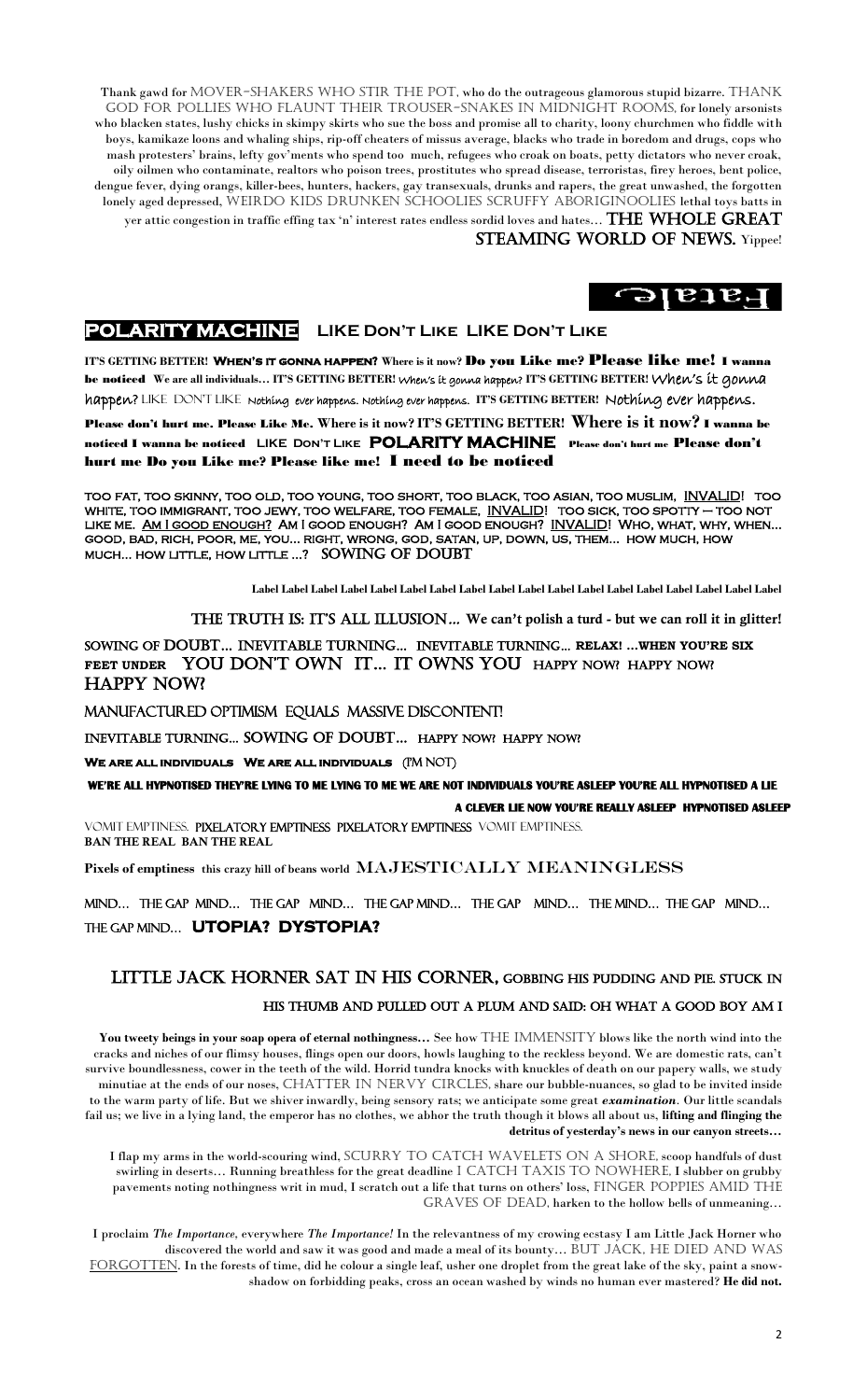

### OH SYSTEM, MY SYSTEM BETTER BETTER. MORE MORE

WE SELL FREEDOM! WE SELL FREEDOM! Sell me your pixels of emptiness... Tell me they are not emptiness PERFECT THE ART OF SPEW CONCOCT BETTER CHAOS RESORT TO DEATHLY PLEASURES! EGOS FOR SALE BUT WHO'S IN CONTROL?

WHO'S IN CONTROL? BRUTE FORCE = CONTROL COMMODITY ATROCITY

#### FEEDBACK LOOPS OF SELF-HYPNOTISING IDENTITY AND THEIR UNTAPPED SHADOWS! untapped shadows untapped shadows

WE ARE THE PROFOUNDLY SUPERFICIAL We're all lost in the supermarket All lost in the Supermarket! Yesterday = Happy

**Think Tomorrow = Thoughtcrime. Yesterday = Happy Think Tomorrow = Thoughtcrime.** DEATHLY PLEASURES! MORE DEATHLY **PLEASURES** 

# YOU - let these thoughts rule you. YOU - LET THE WOLF INTO THE FOLD.

#### Enlightenment for sale! Ξ

GET YOUR Paradigm Poppers Paradigm Poppers

#### TOMORROW AND TOMORROW and tomorrow and tomorrow TOMORROW AND TOMORROW and tomorrow and tomorrow Want and Need and Want and need and Want

WE NEED MORE SUPERFICIAL HAPPINESS WITHOUT ITS NECESSARY OPPOSITES. **necessary opposites. necessary opposites.** 

THOUGHTCRIMES … ALL of THESE are THOUGHTCRIMES:

**Can't have this without that / this without that CAN'T HAVE THIS WITHOUT THAT** 

| IR ONIES OF HYPNOSIS | IR ONIES OF HYPNOSIS | IR ONIES OF HYPNOSIS |
|----------------------|----------------------|----------------------|
| IR ONIES OF HYPNOSIS | IR ONIES OF HYPNOSIS | IR ONIES OF HYPNOSIS |

FACE THE UNTAPPED SHADOWS... FACE THE UNTAPPED SHADOWS... **WHAT WE NEED: BETTER** cacaphonies of sensory emotive intellectual propagandist assault **WHAT WE** 

MAJEsTICALLY MEANINGLESS

#### No Intention… No Intention… No Commitment… WE'RE SORRY... WE'RE JUST NOT INTERESTED... WE'RE SORRY... WE'RE JUST NOT INVOLVED... WE SOLD OUT!

**WHO SHALL WE PRAY TO?** INFINITE SUPERMARKET OF DESIRE ? FALSE AUTONOMY OF CHOICE? TOTALITARIANISM OF MANIPULATION? **WHO SHALL WE PRAY TO?** Stairway to heaven? InVESTMENT conformist UTOpia? technological consumerist medial SPIN MACHINE?

BEYOND THE MACHINE... OUTSIDE... WERE OUTSIDE WE'RE GONE... NOT THIS... NOT THIS... DON'T TOUCH, don't follow…

**Brave new-age words:** LOBOTOMISE. LOBOTOMISE.

**WHAT WE NEED IS: Better** Narrow INBRED cliquey tendentious public Art spaces! **MORE: Feedback loops of self-hypnotising identity and their untapped shadows** 

**WHAT WE NEED IS: The Bludgeoning of our Earth! WHAT WE NEED IS:** The Reality Cheque!

**WHAT WE NEED IS:** Obscene Atrocity REGURGITATED ! Atrocity REGURGITATED !

**WHAT WE NEED IS:** THE DARK ROOM !! to face the Inner nightmare, the sardonic irony, the

wounding satire, reality-reminder, rite of passage, soul's dark night, obliteration of time, hypnosis of boredom, pure victim thoughts . mental suicide.

**NEED: BETTER** in-your-face subliminal dada absurd dystopian wise cooL Guru **Therapy.**

# **Happiness Plan… Happiness Plan…**

#### This is the Real Thing !!

# Lobotomise. Lobotomise !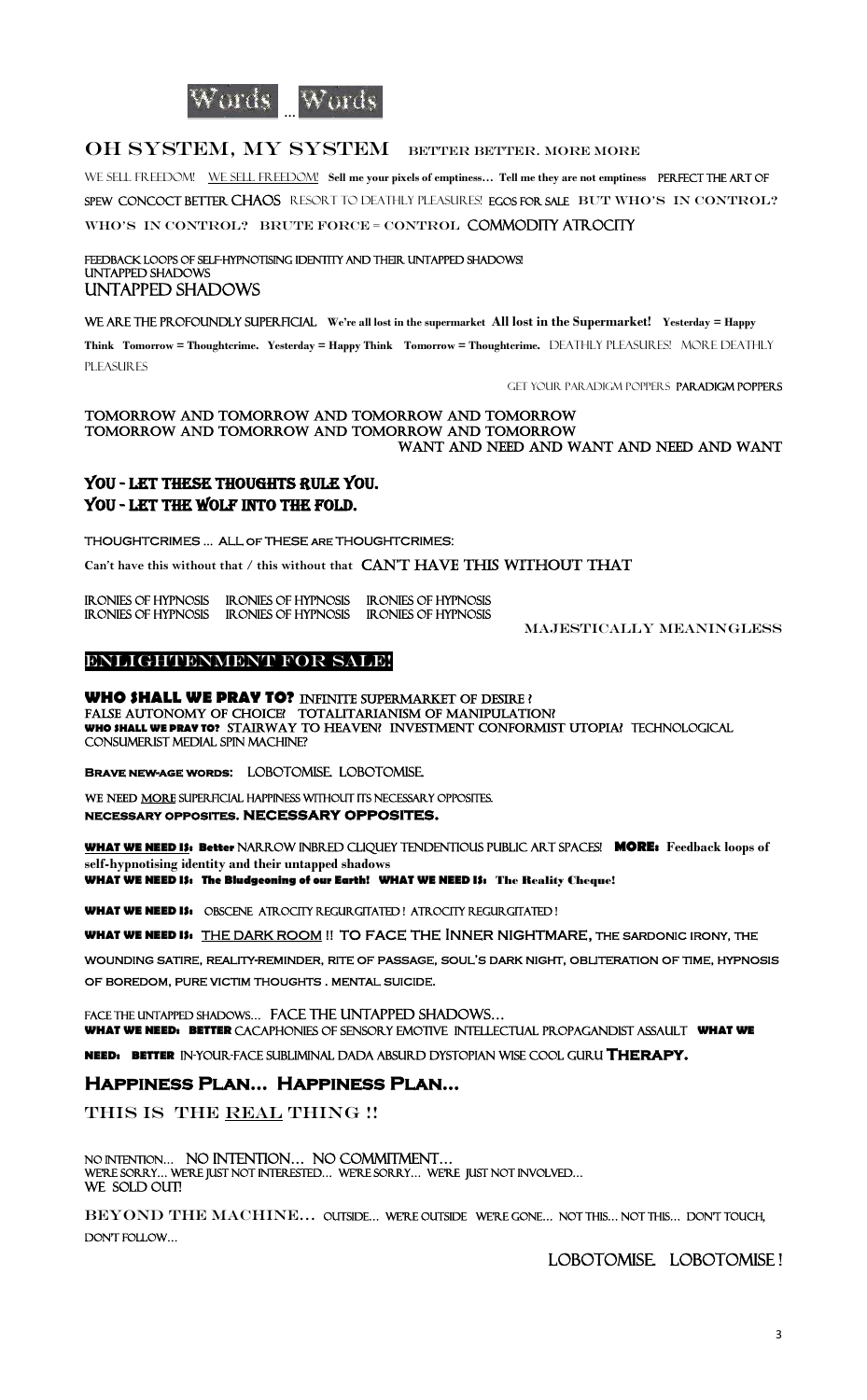### the Real Thing

#### TEN THOUSAND MILLION SYMPHONIES FALL TO SILENCE FALL TO SILENCE FALL TO SILENCE

#### **Hollow is our Disillusion Cathartic is our Enquiry**

We're all gonna die… it'S PaSSing me by… i'll never find love… it'S all loSt… i'm lonely… WHAT'S THE POINT? IT'S BEEN SO LONG. THIS IS THE END. NOT READY YET. NEVER READY. I CAN'T HELP IT.

WE'RE ALL GONNA DIE... End End.

**Inward is our austere austerity** 

I'm here… I'm NOT here… I'm here… I'm not here… I'm here… I'm NOT here…

**OH SYSTEM, OH SYSTEM, MY SYSTEM** 

'UP DOWN UP DOWN, IT'S A JOKE.' WHAT HAPPENED TO MY LIFE?' I HAVE NO CHOICES.' IS THAT SO? NOTHING EVER CHANGES.' 'IM A VICTIM. I HATE MYSELF.' I JUST DON'T LOVE HIMHER ANY MORE.' NO-ONE LIKES ME. I'VE NO FRIENDS.' I'M NOT SPECIAL.' **IS THAT** SO? IS THAT SO? 'NOBODY WILL MISS ME WHEN I'M GONE.' IS THAT SO? THERE'S NO GOD.' 'I'LL NEVER BE AS GOOD AS HER.' 'PEOPLE THINK I'M A FOOL.' **IS THAT SO?** 'I'M JUST A REPLICA OF MY PARENT.' I REALLY HAVE NO LOVE IN ME.' I'M SUCH A LIAR.' **IS** THAT SO! 'I'm losing my mind. can't remember.' 'I'm impotent.' 'can't perform.' IS THAT SO? 'I'm going mad.' 'I'm an ADDICT.' 'MY BABY IS DEFECTIVE.' I SHOULD ADMIT MY CRIMINAL GUILT.' **IS THAT SO!** "I'M OUT OF CONTROL.' "I'M REALLY A GREEDY SO AND SO.' IS THAT SO... TM THE SILLY CHILD I ALWAYS WAS TM GETTING OLD, I'LL GET SICK.' IS THAT SO... TIME IS PASSING, ALWAYS PASSING…' 'LIFE IS FUTILE; I SHOULD COMMIT SUICIDE.' IS THAT SO? IS THAT SO? IS THAT SO?!!!

#### ROTTE

TRY TO EXTRICATE A SLICE OF YOUR BEING, TAKE A CHUNK OF YOUR FEELINGS, DIVVY UP YOUR heart, stuff them in a box! box uP the light and call it a name, corral all the World'S noiSe and STUDY ITS FREQUENCY, TAKE YOUR PULSE AND STOPPER AND BOTTLE IT, GRAB THE SIGHTS OF YOUR EYES AND paint them on a page, plant them in a crop-field of air! Take the air and discribulate it, take a thought and pulverise it, take a feeling and ring-fence it, dissect it like a rat with forceps, pluck its SUBSTANCE OUT! DESCRY THE LIGHTNESS OF BEING, FATHOM AND TAME THE ANATOMY OF LIGHT, CLOBBER AND LASSO AND BUNG IN A TIN THE SILENCE OF THE STARS, GRASP AND BUNDLE UP YOUR SENSES, SHOVE YOUR nose in a field of thought, hanker inside a bullish dream like a rowdy cowboy! Stick your need under microscopes, ponder all its parts; pin a wish on a public board, drag a dream like a liar into the light, shout down and denounce the fleeting ghost of longing, put on a death-list the LOVE OF MAN FOR WOMAN, PUT A BULLET IN THE BRAIN OF SHARED BLISS, CUT OUT THE EYES OF THE MEMORY of beauty, roast in an oven all sense of right, turn into ash the lingering of tenderness, bury in a mud-field an eternity of desire. And what have we done? WHY ARE WE ALL SUCH MATERIALISTS? WHY SUCH FOOLS?

STOP WAITING STOP WAITING STOP WAITING FOR LOVE, DEATH, IMPROVEMENT, HAPPINESS, SUCCESS, identity, substantial thing, hope, past, future, meaning, significance, revenge, chance to be victim, better weather, time to go, things to return, nice feeling, right thought, true sense, calm, order, ducks in a line, fruition, wisdom, your wife, husband, child, parents to die, sunrise, sunset, elucidation, a fish, clear air, the proper moment, markets, coffee to boil, inspiration, discovery, to be noticed, hunger to come, weighty things, hand of the clock, fresh release, next heartbeat, breath, cool, quiet, emptiness, peace, blueness, god, for a time you can stop waiting, for the end of this speech, for a thing to happen, for the bomb to fall, for christmas, for your wedding, for sleep, for time, for life itself, for life itself. Stop waiting stop waiting

AND MY MIND IS MIRROR-LIKE... a sea of possibility, of longing winds that fleck the horizon, stir the spume and foam to grand longing, eternally pushing before which I sail lonely to the end of the world... THE MIND-SEA IS A RELENTLESS BLUE-GREY THOUSAND-MILE HEAVINESS OF WAVES that surge to the uncharted destination and never arrive. Waves: I see their nature is to surge and reach, dissolve and die, o'erborne by pursuing waves that also pass away in opaque blue-black depths of forgetting. No place for humans, this; e pouring winds make fallow my lungs and eyes. AND sometime now my mind is a watery fathomless grave of the past, of ideas and notions lost, of my childhood-time gone, of all the dark deep of a life stored in the hazy mud-filmed bottom-locker of the sea... AND THEN IT TORTURES ME, THIS MIND, a colourless vaporless mirror of stasis, as if a lethe, a pall, has settled on the ruddy sunaddled sea, and I am a sailor languishing under useless lumpen sails, and I stir with my eyes muddy pools of **ragged boredomdespair…**

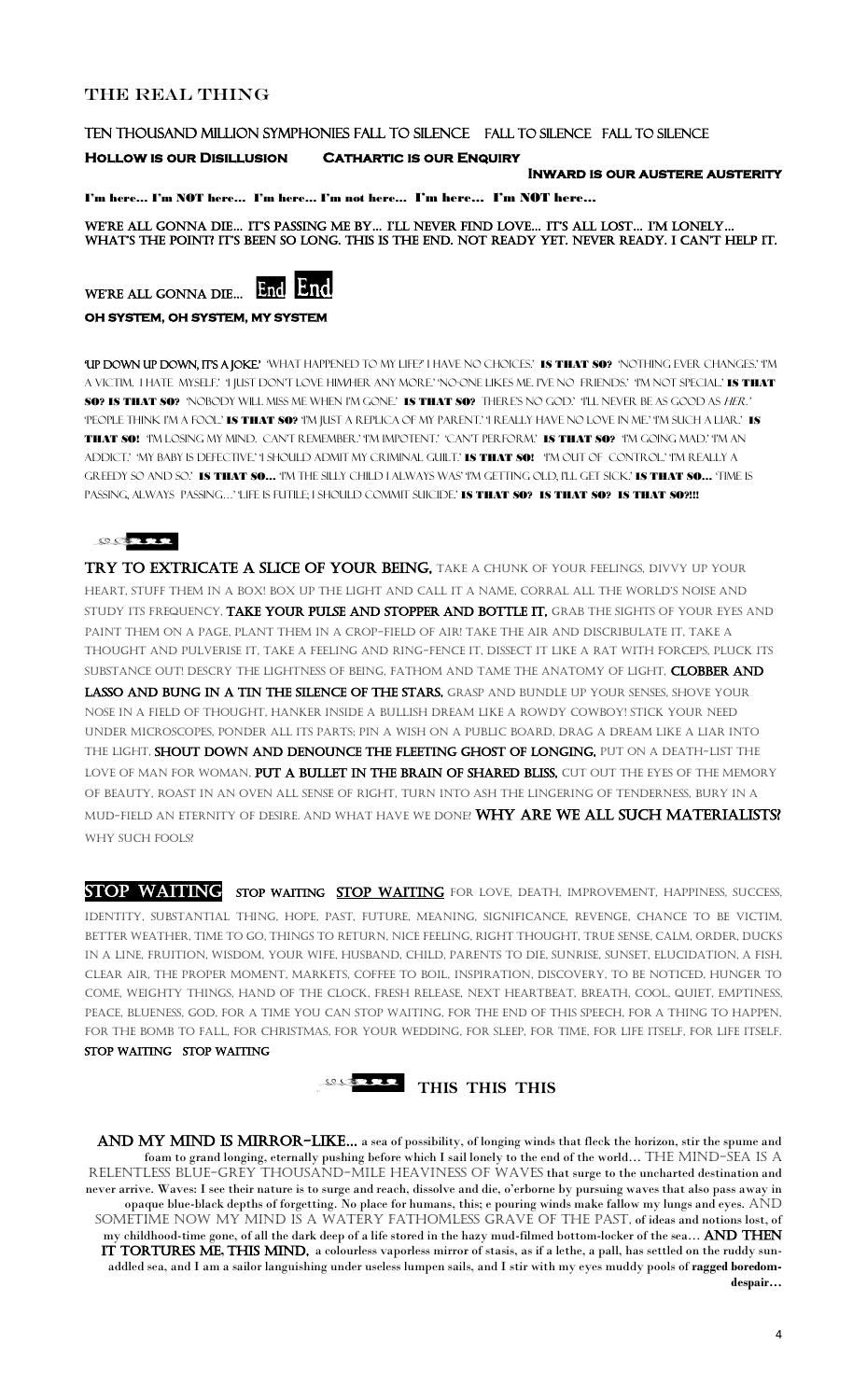#### Words. Words ... LORD GRANT ME ATTENTION-SPAN OF GOLDFISH. Forget my life's a grotty tale of profitless half-baked embarrassment, don't remind me I'm nobody in my eighty-year waiting room where I wriggle in shame and doff me cap. Thank yer God, GLAD TO BE ALIVE, GLAD THE SHOWERS ARE REALLY SHOWERS. Fortune's meany roller-coaster snake jigs its snout up down, childish hearts lurch in mouths, flickering screens of markets and banks hypnotise the little insects, myopic bees clutter and soil their own hive. **But any bee that's half-way clever** will fly away, pass its earthly summer in mindless peace and bring no pollen home... Human beings one step from gods, feel no pain like degradation and hopelessness. But what life would I choose? I'D RATHER BE FAT AND HAPPY AND IGNORANT than live a nobly degraded life in some benighted poverty-stricken corner of earth. My ignorance degrades me **wherever I am.**

FISHING FOR THE SECRET Oh you are a fish swimming in a **borderless ocean** and you are saying to yourself: 'I've been told there's this thing called *water* that is very important*,* but I'm damned if I can discover where or what it is. And if I found it, how might it have got here in the first place since they say it's how *I* got here?' And now you are a SCIENTIST looking through your microscope and saying: 'If only I had a bigger microscope, I could see into all the tiny spaces, into **the cracks between the sub-atoms,** and I could watch the electricity pouring through there, and then I could get to the *bottom* of this thing… And if I could LOOK CLOSER INTO THE BRAIN with all those little synapses and dendrites, and if I could just watch all that electricity flowing in there and see how it makes all those complicated moves and figures, then I could work out WHAT THIS thing called Consciousness is. And if I could just get a really huge telescope, I could see all those **Black Holes** at the centre of every galaxy and I could predict how those Bangs keep coming, and then I could see the Big Picture of how Space Happened and then I could get to THE SECRET OF THIS WHOLE GODDAM SHEBANG CALLED LIFE. And if I can just build a really really clever complicated spacecraft and get a man out there into that GRUESOMELY HOSTILE PLACE I INVENTED CALLED SPACE and find out how things really really tick out there, then I could get the real picture of what this goddam universe is really like…' *Etcetera etcetera etcetera.* It's all so complicated! Isn't it high time the LOOKER asked a better (and far less expensive) question? And the question is…

# WHO THE HELL IS LOOKING?

I cling to thoughts that this suffering has no general mass, that it is **individual,** fractally broken in merciful bits, limited, diced into moments - each of which is mercifully gone, as if they never were. PLEASE TELL ME FORGETTING IS THE END OF SUFFERING, that this is god's fractal mercy to the very bottom of time, to the very atoms of the void. I know there's no escape but LET THERE BE THE MERCY OF FORGETTING. Please please make it all better, PLEASE SALVE THE GAPING WOUND OF CONSCIENCE...

TODAY IN NORTH KOREA we celebrate great phantasmagoric event! People self-perish for love of country! Fluffy fields of pink commies goose-step like geese! But in private dreams we gobble 'em; fat geese dripping on a spit, runnelling down slavering lips. Starve-people wander eyeless in killed fields and canyon streets and still the saviour-soldiers thump in step to  $\rm{THE}$ DRUMS OF ORDER. And women who wept a river should know better, but cheer and wave their sodden handkerchiefs, busy for a bright tomorrow while today is a curdled nightmare. But IN OUR ORDER LIES OUR FREEDOM. Think my way, walk my way. Geese will surely follow. Even emotion is orderly here! Release us from scatty thoughts, from contemplation of horrible truths. Make us free to be robotic, free to form a block. Wisdom-free happiness-free nourishment-free. FREE TO shuffle as one, toward the exit.

GOVERNMENT CLIQUE? NO FAT BUTCHERS, US. No farce whatsoever. Fields of blood-pink? Beautiful. EXHAUST US POOR PEOPLE, GRIND US DOWN. Sow doubt, sow fear, betray, undermine, make the populace sweat, tell 'em nothing, toss 'em bones, let 'em guess. Plant the betrayal seed in every room, every family, every team, every mind. Every sweaty nervy pore, every feeling-sense. Guards! Arrest the slob, the laggard, the revisionist, humble bringer-up of children - who lacks the fever for our beloved REVOLUTION. Or wait, stop! LET 'EM SELF-CRITICISE, LET THEM SELF-ANNIHILATE. Let them jump in sewers. SO I FELL INTO A SEWER, AND THAT IS WHERE I DIED. WE NEVER called it murder - 'tWaS SimPly Suicide.



OH WHAT AN ELABORATE AND BEAUTIFUL THING IS CONFORMITY. If all the beautiful people in THE PARTY kissed each other twice, once on each cheek at greeting and again at parting, how many kisses would be there? Surely ENOUGH TO DROWN A MILLION SORROWS.

**outside the box** - and you will see how the world comes cracking down on you, how the censure and the vilification, the scorn of the four winds will pour on you and drown your dreams. The world's mindless rump is sensitive to nothing, but *you* will feel the guilt under its righteous hostility. And we live in a democracy! A HYSTERIC DEMOCRACY where gated women hate, children store up evil, the old lose their marbles, MEN BULLY THEIR WAY TO HAPPINESS, where we assiduously VOTE FOR PUBLIC CLOWNS, live shunted side by side in horror of loneliness, where animals are boned and sliced to make our lunch, where we grin-freeze the future in photographic death (we never move again) and yearn for a moment that never was, or if it was, 'twas the moment where we yearned for *another*. Moment, that is. But DON'T YOU DARE ASK THE question. Don't be a bleating little Prufrock. Don't wish for anything *other…* Tell me, how can a creature so fine and complex as a human being be CONSIGNED TO SO LOWLY A FATE?

### **ILLUSION is DISILLUSION…**

### Journey without End a Cry in Vain...

# I'LL NOT FAIL TO IMAGINE THE GROSS AND MASS SUFFERING OF THE WORLD...

#### Just try to do one little thing, just one little thing outside the square,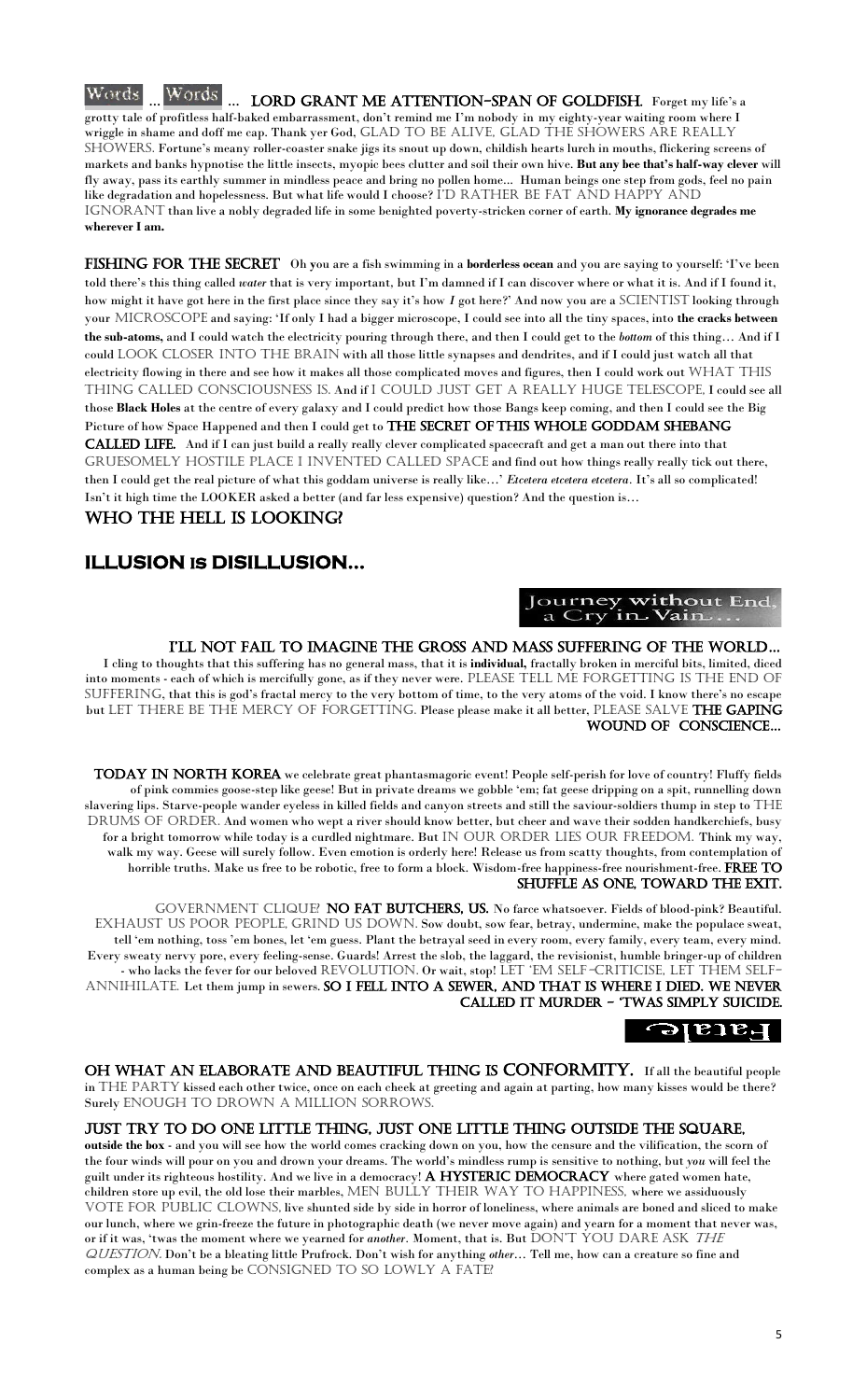**IMPOSE YOUR DOCTRINE.** Ignorious materialism! Most insidious instinct. Slavery by intellectual brutal means. Metal stent in brain's soft tissue. Dirty force of self-loathing under the guise of self-improvement. Stinking fear turned arrogant. Political sado-masochism. Social suicide. Impost and imposter. Disaster of Slavery. **Fascism Religionism Communism Consumerism Scientific Materialism. ALL labels degrade us.** Participants in a brutal tyrannical Ideal. STRAIGHT LINE TO HELL. Fundamentalism that chokes everything it touches, grid of steely demarcations utterly killing the flowy fluent wisdom of nature. Our limbs may freeze to arthritis, our hearts clog with fat, heads bulge with blood, eyes lose their sight, teeth fall out... but WE STAY IN CONTROL. We stay stupid. Let's piss right over our own dinner-table. Enjoy! **INTELLECT - WONDERFUL SERVANT BUT A TERRIBLE MASTER.** And the greatest of rulers will claim to arrest sclerotic human ignorance by ceaseless revolution, permanent campaign, tireless revision! Healthy dash of chaos. LET HUNDRED FLOWERS BLOOM! Hungry dogs on leash! UNTIL THE RULER'S WET DREAMS TURN SMELLY, till his subjects look sideways and mutter, till he falls to consulting with the demon of makeshift expedience, till his fair-weather friends gang up, till he must dedicate his soul to the demise of enemies since every gesture, every breath, is conspiracy, since the enemy is anyone but ONEself.

SOLUTION: HOLOCAUST! Systematically extract all rotten teeth! Exterminate all sewer-rats. Maximal efficiency = maximal emotional chaos  $\#\& \mathcal{R}\& \mathcal{Q}\#+!\$ \* Yea, to the fifteenth generation. FRACTAL UNHOLY KILLING ORDER REVERBERATES IN THE VERY BONES OF MAN. One such is Holocaust. Another, OUR GIFT FOR delusion.

MUST REPLACE, FORGET, IN ORDER TO GO ON. I tell you our planned and sober thought is all a fucking scam inside a dream. This world is THE INSANITY OF ORDER: hardened habits plucked from an infinity of crazy choices. If anyone thinks this is to lead us to heaven - then he or she has not clocked the Holocaust. The lesson? TAKE NOTHING FOR GRANTED. We're mown down like nine-pins in a bowling alley and still we hope! Showered to death, cleansed under the nozzles of invisible gas in human slaughterhouses just like our animals, and we are so amazed that it can *be* like that. WHERE IS DIGNITY? WE ARE MEAT. But on we trudge with our sacrednesses and our logics and our papering over cracks and our dark revenge. Till the very day we fall and repeat the tragic tragedy of all our forebears. And it all gets *stored*. There is the GROUP-MIND, GROUPTHINK of skinhead thugs in an alleyway bent on the bludgeoning of one who is *unkempt*. There's a race unconscious with ENOUGH DEEP *SCHEISSE* STORED WITHIN, TO SWALLOW TEN THOUSAND years of light.

OH HORROR GOD Who can most probably eat through his arse, shit through his mouth, we celebrate the orderly wonder of you. Save us! YOU WHO CONTROLLED ALL OUR MINDS, rationed our shit and body fluids, stoppered up our sprouting hair our gargling blood our pounding hearts, you who could turn back the tide of our breath, control the light that floods our eyes, confound the very sounds that fell on our ear! EMBALMED LORD, sublime body-shape, your quota of limbs came from no cornflakes packet. We're so glad and amazed that THE UNIVERSE COALESCED ELEVEN BILLION YEARS OF EFFORT AND SUFFERING TO CREATE US... ORDER LIGHTNESS WIDENESS POSSIBILITY PREGNANT EMPTINESS FLOWING INTUITION... NATIVITY'S NUANCED CARESSING DANCE... LOVE, openneSS fluency tao Peace…

DO YOUR DUTY The *Einsatzgruppen* took snaps of their victims: women in groups, friends as if at a beach picnic - before shooting and dumping them in their great *Babi Yar* trench. Some say HIMMLER only thought up the gas option because his uniform got spattered while inspecting a shooting. So very distasteful. How one loathes inefficiency. What of the people who collated THE GOLD FILLINGS and jewels, shoe-pairs, laces, follicles of hair, entered them in smart ledgers, refused to smell the smell or think the thought or stand up and say: *No. I am a human being. I do not participate in butchery.* What of the barbers who snipped and gathered THE HAIR OF NAKED JEWESSES at the chamber doors? The Commandant's wife and kids who conducted happy familial lives within the fleshly smoke-drift of the slaughterhouse? WHAT HUMAN IS CAPABLE OF THIS? ONLY A SYSTEM, **ONLY A CORPORATION.** Are we human if we fail in our duty? No, we are animals. What is a human… so much mince? What's human when officers require flawless requiems to be nobly played by the camp orchestra while their eyes grow misty at some fond remembrance of home before the war… of blonde blue-eyed girls beneath a linden tree... of heather under azure sky... then SEND THOSE SAD AND SORRY FIDDLERS DOWN THE REALLY ROAD INTO THE JAWS OF GAS. Ruefully. But hearken to the beat of a butterfly's wings! COLLECTIVE MEMORY.

End, End, End, End, thinner than gaS, it ScreamS…

LOVE YOUR CONDUCTOR! A famed officer greeted trains at the **Auschwitz gate** with artistic sleight of hand, with philharmonic mastery, and the orchestra of life responded like a great machine as he directed guests to left or right: young and strong to the left, infirm and childish to the right. And I saw that DUTY, UNBEARABLE THOUGH IT BE, MAKES EACH HUMAN FREE. If we shall ACCEPT OUR PLACE ON EARTH, accept the consequence of need - to kill, to love, to die as victim - all is peace. And though we fret and wonder at fate: *shall I sleep in sheets tonight, take a warming shower, cuddle my loved ones after days of cold confined in wagons blindly enduring the grind of steel on steel?* we can be sure that our part is stolen by no-one else, that we are the enduring centre of our little glade, our little storm, our little garden. And salvation is here: duty to be done and done again without ceasing or regret.

And as we GREET THE BLACK-CLAD PUPPETEER and walk to his time and feel ourselves members of his orchestra as flutes and fiddles and piccolos, as we shape the very tone and timbre of his sublime inexorable work, composition of greater minds written in the stars of the Reich, we go to our duty like lambs. For without us the masters cannot climax their thousandyear symphony, their poetry of cleansing, their CONCERTOS OF COOL BUTCHERY. We shall soon rest, soon rest. At peace, at peace. Walk forward. Do not cry. Hold my hand. Play your part. Remove all vestments. March down steps. Into the chamber. Fear not the clang of doors. Breathe in. Breathe out. The darkness. Summon your dignity. Human not insect. ARBEIT MACHT FREI. We love you. Don't shit yourself. Don't struggle. Is there a hiss? *Insecticide*. What is burning? Breathe your last. Expire. Be gone. ALL SUFFERING IS PAST, ALL WANDERING DONE, ALL DONE. And where is grace? It is that there is no other moment. No other moment but this.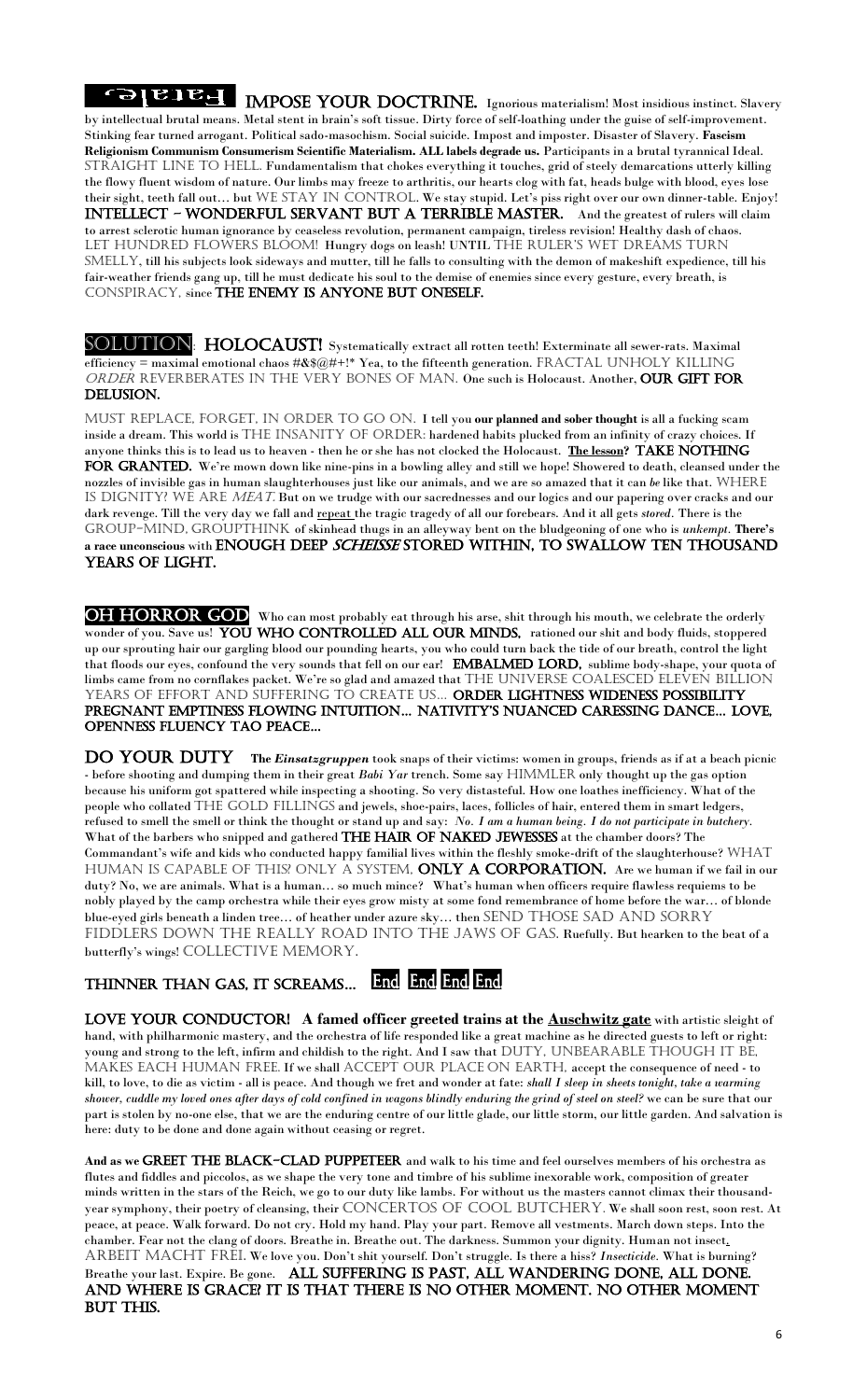7

#### $\lceil -\text{length} \rceil$

WHAT IS THE WORST A FOOL CAN DO IN THIS WORLD? Show your penis to a class of children? Shit your pants in polite company. Bleed on the hostess' carpet. Wipe out a race? **BUT nothing is ever disturbed.** Not the moon and stars, nor the deep motion of the ocean, not the wind on a mountainside, not the tolling of the knell for all creatures born, nor the habits of a human being... In my kitchen sink I come upon A PHALANX OF ANTS. Their crime? To be in my clean human world. I wipe great swathes of them out (and take scant pleasure therein). LOOK TO THE CHAOS OF THE MIND. The ant-holocaust screams: you are no greater! Little ants, where have you gone? Do your little souls rest, is reincarnation for you? A solemn historian mouths his words on TV: 'The war to end all wars had been costly. Forty million died... But was the loss in vain? No, they live on, in the cancer of remembrance.' Suffocate that idiot first, I beg you lord. And  $\overline{\text{OVERLOOK} \text{ MY}}$ little mass-murder. my ant murder…

LIFE IS SACRED! ONE SINGLE HEEDLESS BREATH IS TAKEN BY A ROTTING MAN called Myself and a billion microbes act their tiny masquerades and perish. Kamikaze microbes die for love of emperor! Who tells their untold story? We, human, greater microbes, take all for granted. AND I AM BUT THE FOLDS AND VALLEYS AND CLIFFS AND MOUNTAINS OF A GREAT SLIMY COUNTRY CALLED BODY. I am the polluted evoluted field, rotting produce of human years, heaving livers and bile-churning liquid lakes, RIVERS OF BLOOD THAT ROLL TO THE HEART, whiteblood corridors light-years long, caverns organ-deep, deserts and dunes of skin, mines of bone, cauldron-eyeballs sucking in light, SKEINS OF FORESTED LUNGS SUCKING CRAZILY AT SOLAR WINDS. I am all birth and change and time, slow-dying, imperceptible as microscopic suppurating sweat-bubbles. I AGE IN THE MOON'S CRYING TIDES, helpless in the pulsing heart of an aching body. I am no individual. MICROBES ARE ME.  $\;$  I AM MICROBE.

LET ME SELL YOU SOMETHING USELESS SO I CAN LIVE. Slow motion fog-parade of DOING. Shit everywhere. Walls and stalls and rubbish-houses. Rotting? Get a facial. Dying? GET A ROPE AND NAIL. No longer in command of sorry suburban faculties? Take your mind on a debt holiday. Necropolis. Sausage-machine fatness. Digestion, shit-progress, walk on… Canyons of teel and glass. Look at them fucking towers. Mechanise whole shamble universe. Get obsessed with fractal consequence, spend eternity channelling clever-dickness. **SYSTEM IS GOD.** Purpose order! Forever daydream paradise. Machinery + Technology + Regulation + Control = EASE. Oil and nuts, wire and titanium. All feelings accounted. All impulse regulated. Every breath. No twitchy moves. **Nothing to jangle the nerves**, make us fret ever again.

#### This shopping mall is the land of the DEAD

THERE IS NO FISHER OF MEN IN THE CANYON CITY. SO MANY LONELY FISH IN THE RAINBOW sea. City crowd-shoals flitter in machine synchronation but **reefs** abound. Swim on. Pools of human eyes come at you come at you, never can hide their mind-flood. What secret rivers of tears are unleashed by people aching for the sea? We are the fish, thinking musing fish in our watery grave of musing, in liquored veins of streets whose horizon is the tips of skyscrapers, all unheeded by white winds of the sky. And down here our minds over aeons encrust pearl-shell identities, OUR CLAM BODIES BROOD ON LIES AND DOUBT AND DREAMS. And on such strands and reefs WE CAST OUR NETS AND SEEK ONE FISH WHO'LL LOOK AT US, who'll moon through lips and eyes in private dance with *us*, who'll join our wan undersea world of lonely consequence…



I WISH I WERE BOUNDLESS. I should cut myself, purify by red streams. Only the empty can swallow the world. Here I am! ONLY LIGHT BEHIND THE EYES PERCEIVES THE DARKNESS. Only the wind hears the thrumming of a drum. Every breath is my last. Madmen claim to stopper death, humans claim death exists, but only the killed may come to life. Only the lonely know a friend. THERE'S NO SUFFERING BUT THIS. I imagine a razor so thin it cut through emptiness. A particle so small it never saw another. A sorrow so deep it swallowed the night. A castle so dense none ever escaped. A love so entrenched it fed on itself. A NET SO FINE IT SCOOPED THE SEA. My clock is ticking. For every gesture, the antigesture. For every breath a vacuum. Every dream a rude awakening. The razor's edge is immeasurably thin, yet microbes journey forever. The caravanserai sets off. Is never seen again. Military columns have no end. War is here. Bell tolls for me. The night has no dawn. Here. Here. DON'T WAIT, DON'T WAIT. There's no time. Hurry. Hurry.

#### T<del>he guru said: *Bring me water.* The student brought him water in a cup. The</del> GURU **FLUNG IT AWAY** AND SHOUTED: I ASKED FOR WATER. **I DID NOT ASK FOR A CUP!**

arr

## MACHINE - OH pinnacle of happiness!

In glassy tower rooms, foggy hives, workday warrens - whitey-shirted and tied we ponder at screens, send missives from pillar to post, confer and ruminate and fret, deliver decisions, await consequence, quake at superiors, mop sweat, furrow brows… Any hippie from Mars 'd see we'd all gone barmy. Why do these earthlings grovel to serve the levers and buttons and dots that feed their own pastime machine? And they built a fractal computer as big as a planet and clipped and snipped every genetical bit, with a nano-fiddle here and a nano-faddle there, till THEY BIRTHED THE FATTENED PIG OF MONEY AND MEAT they could feast on forever... OH SYSTEM, MY SYSTEM. Life's smelly red-offal carpet spring-cleaned, laid out for benefit of humo-bots. BUT What will *you* do when the system serves you no more? When no-one cares because you're smelly trampish and old, when not a soul registers what you want or think or vote? When you're alone and lonesome death awaits. Lonely person-bot, you only exist in terms of lonely otherbots.

## **My advice?** Face the stupid emptiness, and breathe.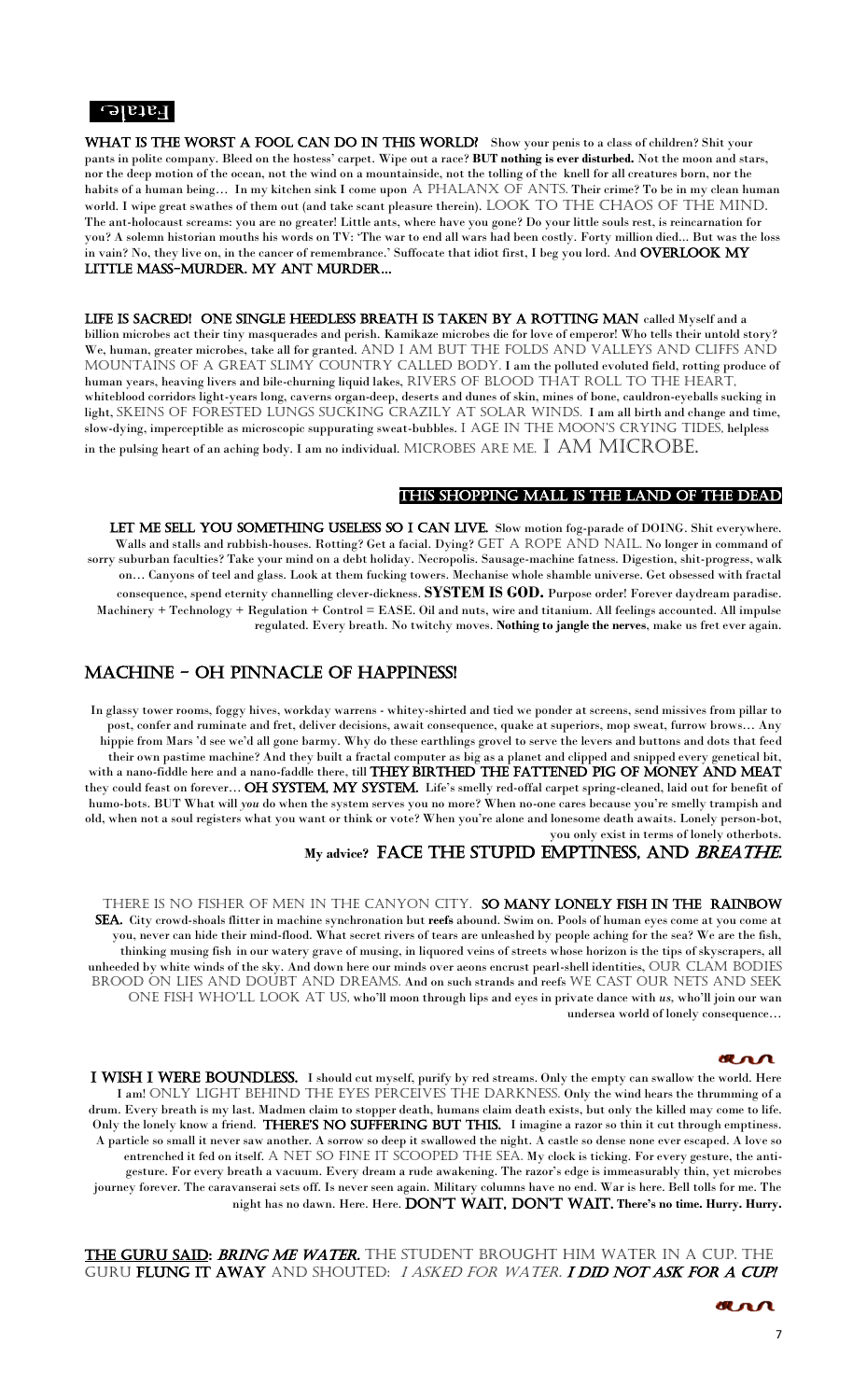ACCEPT IT, ACCEPT IT ALL as the thread of the Human - just as light flickers on the sea, as flowerheads sputter on the wind, as nuts tumble from trees… Not one universe but a million billion, all passing through and searing one another like ghost-fibres in a silken cloth as muscular as the sea. UNIVERSES of the microbe, of the flea, of the wind, of fishes, wolves, women, clouds, muslims, bakers, butchers, tallow makers, painters, lawyers, infidels, songs, science, apes, america, crabs and cranes, me and you, the gatepost, pole stars, lonely planet mars… And the realm we call **Thought** gossamer-passes through them all. OUT OF ENERGETIC MISTS OF MIND a notion is spawned, becomes obsession, spurs all acts, makes us cry, makes us lie, makes us die. Insanity! WORDS. MEANING. LITERATURE. GURUS. SACREDNESS. BURN THEM all… Peace.

WHATEVER FORM YOU APPEAR TO TAKE IS PASSING AWAY with each breath, each atom-second, into another form which passes away to another form, forever. And when this 'last form' appears to collapse, when the light of the windows of the eyes seeks the beyond, when the zephyrs of breath labour and flow outward into the wide air, WHEN THE BAG OF FLESH HESITATES, FALLS AND HUGS THE EARTH and will not get up or walk on no matter how its companions urge it to, then we can say that the *person*, whosoever and whatsoever that may be, has moved beyond our sight into another room, a new garden - to pluck a fresh adventure, new entertainment for her eyes, new movie to titivate her, fresh parlay with the ineffable converse of life. Inside or outside time and space, we cannot say. And we will reconstruct her story, or not, and reframe her former outward being in our eye, in our own tangle of grief and love, our narrative. Until we will think of her no more, since YOU ALSO WILL HAVE MOVED BEYOND THIS FRIGHTED quivering set of atoms, breathed too many of these intemperate breaths, replaced too many of these beaver cells, and walked on down the hallway into the dark or light.

And then a hush will fall on **our ancestor soap opera**, our construction, OUR PAINTED LITTLE STAGE SET, for whom there is no audience any more, for whom everyone has gone home to bed, and for whom  $A$  HUSH AND  $A$ FORGETTING NOW FALLS IN THE CAMERA-SHOW OF THE WORLD OF MEN. Never to return by this road, but passing on into the dawn. Who will we meet and do our business with in future pleasure gardens? WALK ON. Be sure of this: **nothing ever stays what it is,** and yet no fish is ever plucked from the infinite sea. Walk on. Don't look sideways, or grasp at myriad operas of invention that beckon from the verges of your cosmic road. Instead BE THE GARMENTED NOTHING **THAT YOU ARE,** and let your train trail behind you like the stars of an emperor, and let those who come behind pick up the cloth and treasure it - or not, as they choose.

# **BEFORE THIS THIS THIS**

ON A JOURNEY OF A THOUSAND MILES WE DIE TO EVERY STEP... And the great ticking shuffle of shift and change whispers to our ear: you'll never come back, not by this road, not by any road. YOU ARE A GHOST WHO WALKS, A MIST OF BONES, a catenation of ideas; you dissolve in the very sun above that loves you. And in the darkness, in the primeval world-past from whence we came, from whence we evolved, that we claim to revisit with the torch of greater understanding, with the torch of the future - we are confronted by a bloody laughter that shakes us to the core. And we see that ALL WE ARE is an ape in a suit, eyeballs in scholarly glasses, **BLOODIED HANDS WITH A MANICURE**, a grist of primeval ooze that fashioned letters and words. We are the indescribable mass of churning life that blindly seethed over countless ages toward order, toward the sun. Now all these ages are washed away, so that this moment is the only thing that is. All time is slaughtered for this insouciant sweet moment. Oceans of blood have fried in the sun for the sake of the smile on your infant face. Billions of years of moments, all gutted and gone - SO THAT YOU AND I MAY STAND HERE, IN THIS sunlit woodland in the morning, and thrill to the soft perfection of ourselves.

I am the shy smile on my lover's face, eddy of water in my lover's bath, tattle of this day's love-wanted ads, hushed space between the stars. I am all the days of our past, caressing child-finger on a smooth shelf, pulsing breath of a nebula… I fear no steel-eyed hawk in the blueness above. I fear not the lonely demise of a sparrow in the mouths of Sumatran crocodiles... In the low-rumbling city I laugh at the obituaries of strangers, shit that runs in these gutters and sewers, eviscerating chatter of the middle classes, arthritis born of persecution-complex… Scream of pterodactyls ten thousand aeons past. Stifled yawns of a clerk in the seventeenth century. Broken cup of a dead soldier at Thermopylae, hair of a woman in a dried-up river long ago. I laugh at all of these. I am the smoke and spark of a winter chimney in cold England. I breathe acres of birds rising at dawn above a lake.

I am the mathematic of two atoms in love in the star known as Andromeda. I hear the sighs of a slave-girl under weighty flesh. I am you. We are larva in the bowels of a planet. We are grains of the deserts of the moon. I know the ache of a cub lost in snow. I am the breath of a billion-year wind as if it never was. I am the moan of telephone wires and a thousand conversations. I am the rise and shuddering fall of the fortunes of millions. I am the vibration of factories at war. I am the mud of the battlefield of the dead. I am the day-longing of a butterfly as its time draws into night. I am the pleasure on your face when you wear the red shoes. I am time that never was, that I never owned, that never died, that ever lived. I am warm here with you. You are here.

# |Fruit|

#### **Thanks to the darkness.**

#### This day has turned to Wholeness…

**NO QUESTION can ever be asked,** no feeling ever felt, no gesture ever made, no thought ever thought, no sense ever sensed, no paradigm ever grasped… no birth ever heralded, no death ever rung, no particle ever formed, no world ever made… **no moving finger will ever write,** no speck ever vanish, no point or place ever be fixed, no ticking time ever be recorded… No Thing could ever Be – if it were not for THE ABSOLUTE GROUND, THE INSOLUBLE PRESENCE, THE SUBSTANCE ETERNAL.

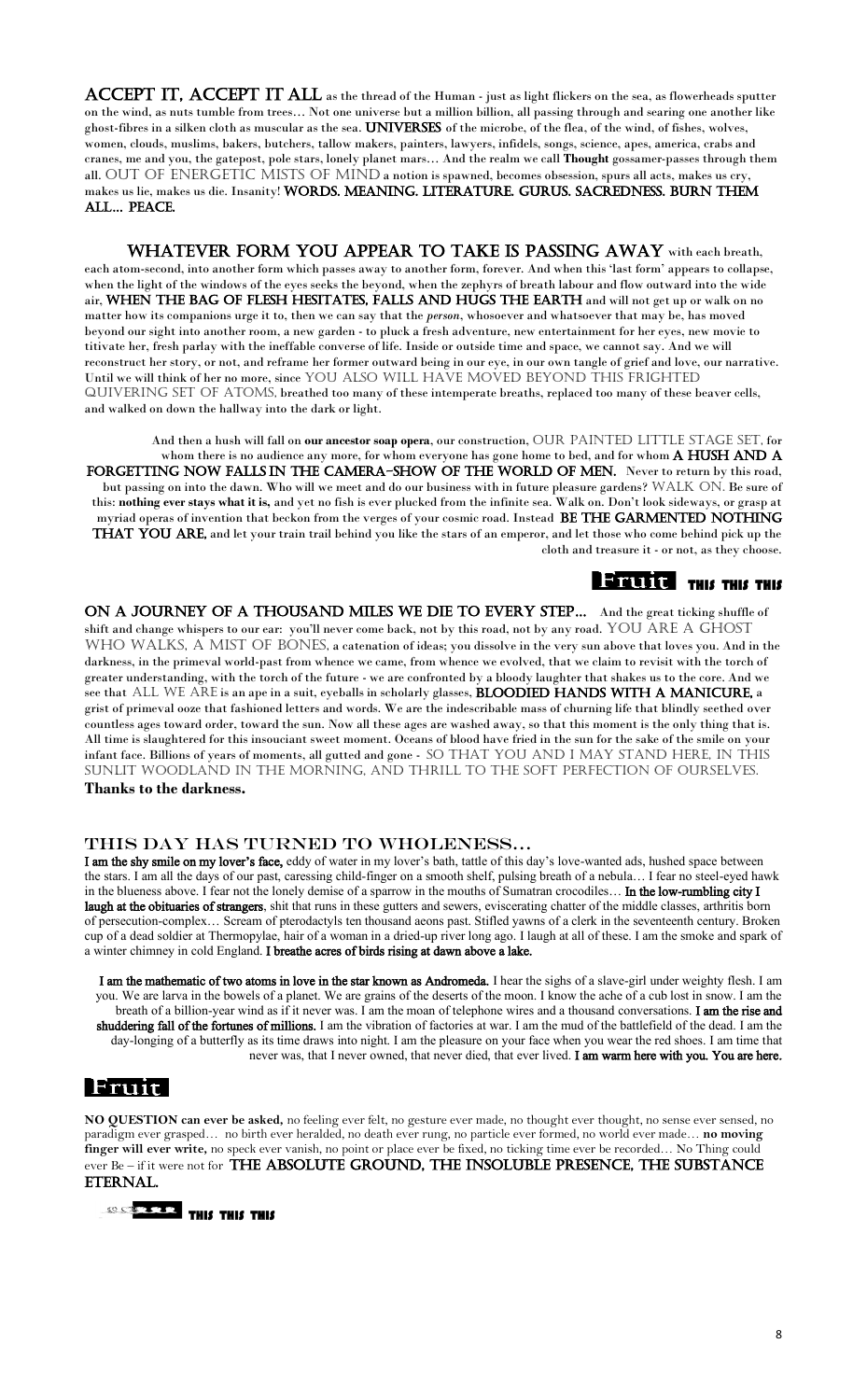IN A GREEN-BLACK FOREST you tie the end of a rope about your neck and the other to the branch of a tree. But your soul is your body and the body is your soul, and both are one, and **no separation** between your life and any other can be found. So YOUR DEATH IS LIKE A WIND THAT HAS TURNED TO THE EAST, a heat that died of coolness, A DAY THAT DIED OF EVENING, a girl that died of growing up, a body that died of renewal, a soldier that died of a general's vision of battle, a mind that died of wisdom. It is a story that died of being told, words that died in a hail of sentences, peace that died of its own silence, LOVE THAT DIED OF SHARING, seed that died of being born in a world. A FAMILY THAT DIED OF THE DECADES, heart that died of pulsing, blood that died of flowing outward to the frozen earth. Death is **but the prison of our imagination.**



THERE WAS ONCE A PERSON WHO LIVED AND PASSED AWAY, of whom nothing was ever written, no photo was taken, who did not a thing noteworthy or remarkable, who lived in a place all forgotten  $IN A$  LAND RULED BY NO REMEMBERED KING, who tasted nothing but humble baked bread of a wheatfield, and who felt all seconds and minutes and days of his life sufficient unto himself in unutterably quiet harmony with his breath; who felt the wind and sun, and the night and the stars on his skin in the darkness, who had never the mind to wonder at the wonder of being or birth, who passed away IN THE QUIET TIDES OF THE UNKNOWN, his head on no soft pillow known to another (except a casual spouse who shared his days and doings then herself passed on), a person who is not even a dream in the mind of another, or a memory or cause or consequence, who is clean beyond the intrusions of myth and make-believe, and who lies still, without future or past, in quiet earth turned by the casual plough of some other soul unknown, in some other story in some other dimension. I believe there once was such a person.

# PURE PURE

#### IN THE CAVE OF DEATH NACHIKETAS ENTERED THE CAVE. OF DEATH AND ASKED FOR A BOON.

WE WHO CARRY THE BURDEN OF SIN and the word of God on our lips, shrivelled rats, ragged atoms of cringy religiosity and piety and hypocritic martyrdom - we the detritus of a bloodying opera, nature's experiment of laughter and tears, playthings of worlds birthing and crashing in instants and aeons, in blank-waved seas that surge forever to unplugged horizons in a horror-joke of creation's hooligan game with itself, to the ends of borderless time and fortune **in a bacchanalian drunken game of shouting noise.** We are a frolic, a moment, frittered thought, daunted shadow cast by ten billion years of nothing, sullen whiff of smoke from a devil's cigarette, lump of popcorn tossed to the floor in the back row of a movie slept through by God. **We drag the weight of failure** like the ragged cloak of an exiled emperor in this endless slush of living…

For WHAT A RISIBLE FARCE IT IS TO LIVE, to want continuity and sanity amid worlds of blood that fling on these groaning gales that lather at the coasts of our faces, we, standing like ninepins on a clifftop overlooking bellicose seas of flecked waves that trundle forever out of the blue-black fathoms of nowhere, we, slumped corpses on Omaha beach rumped by scathing wind that howls *I'll never leave you be*… WE HUMAN CREATURE-PEOPLE, WE, of forgotten breath, thought-mist unknown, light of hope that dissolved in the

Death smiled wryly. - What can I do you for?

#### - Tell me who you are

Death wrinkled a brow. – I will grant you all you want: fame, life, riches, power, love

- I want none of them. Tell me who you are

AND YET... we are the impish upspring of a moment! clever forgetters of yesterdays, improvisors who twist a new thing out of wretchedness, who glean seeds out of a dead field, who countenance a mere snatch of singing like tiny birds in the breathless

### vaults of the sky! OH, WE ARE HERE. WE ARE ACTUALLY HERE...

- I offer irresistible gifts. Do not ask!

#### - Tell me who you are!

And death began to perspire… and shrank before Nachiketas' eyes… and vanished like a hermit crab into his shell. AND NACHIKETAS THOUGHT: WHERE IS HE NOW? AND TO WHOM IS HE SUPPOSED TO OCCUR? ... DEATH IS EVERY THOUGHT THAT arises and shrinks away. It is nothing but entry to this world of form. If there be no border between myself and anything, if it cannot be proved that death occurs to anyone, then how can it exist? It is name, form, space and time – ever dissolved, in the still eternal heart.

**DEATH MUST WAIT** if a man asks the right question of the skeletal scyther, you who ply your trade on our laziness, our stupid belief, our endless wait for godot, we mooning cattle at the gate. Each thought is death to all others. I crave the chaos of silence. The past trails from the back of my head. Seaweed-slurry on a flecked beach. I once scribbled in books. Clutter of electrons, nano-things… Dipped my soul mind into chaos. Winds of winter. My cells blow away. Shapeshifters, memories. Ghosts walk in wind. Cliffs overbear the sea. Flies sweep over deserts. Childwhispers, petals of rose, rustle of a river, kite in the sky. In the warm sun of the garden of emptiness is hope.

black-nether of infinite space, tired of its fickle journey to nowhere…

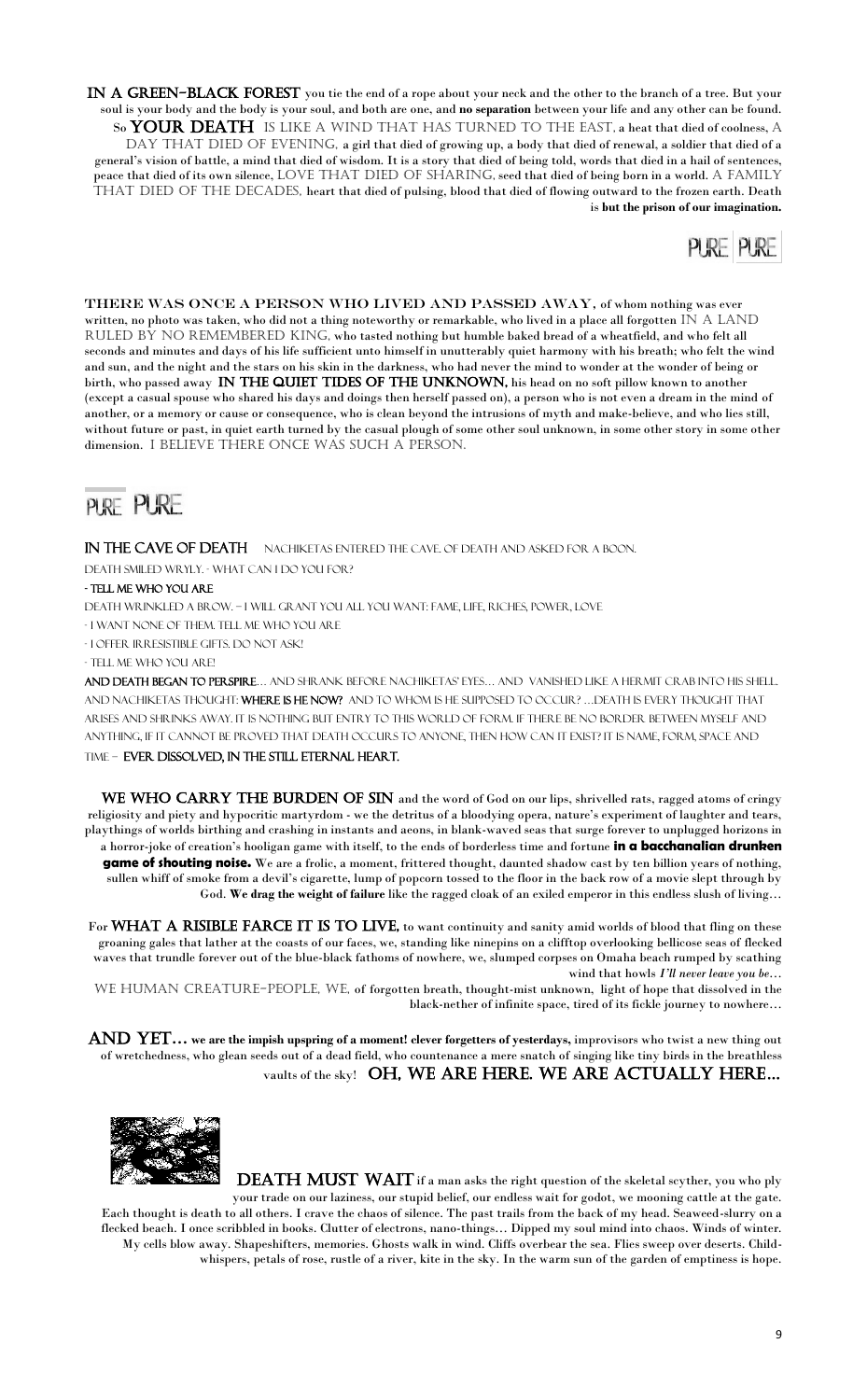10

HALF IN HALF OUT OF THE WORLD. Morning winds of emptiness stir from afar. Leaves rustle and quiver. There's a whiff of future, whiff of regret. Moments embalmed in a haze. Nano-point in eternity. Strange words without meaning. If they had, they'd cease to be. Look how a thing vanishes. Droplets of dew. Fractals in a god-world. Don't close your eyes my friend, you'll vanish in the great. Seen one moment you've seen 'em all. Nothing but what Is. But nothing stays. FLIES DEPART A CORPSE IN THE HOT WIND OF THE VELDT. My love is chaos. I sang an ode for all who seek to foul the common nest. Find a better story, higher chaos, deeper world. OH MY GIDDY AUNT, I EXIST.

SCRIBBLING IN THE MIND... A stream is never what it is. Nothing ever happened. Activity burns its heart. People are wiped away. Dreams of Himalayan fastness. Prayer flags flutter on a wall. Rustled grasses heard by none. No wind ever blew, no human ever walked here. FARAWAY BUSYNESS IN THE COMMUNE OF MEN. Lived a life. Murmur of a stream ten thousand years ago. Chirrup of birds after the battle. Insects crawl. Spattered armour-mountains. The dead are sleeping. The creatures win. No face no name. Regret the *Shoah.* Blanket of snow on the mounts of Asia. Kites show no mercy. Someone passed by, never returning. Memories shovelled in a hole. CATTLE AT THE GATE. Feed the turning world. Carrion. Toilet fodder. *Is it you? Is it you?* The fullness. Never-end. Bliss continuous. Ocean. SHIP'S PROW. TROPIC SEAS. BORDERLAND. WHITE CRANES IN THE BLUE. *Is that the door*? Death is a door. Nothing lost. All lost. Pills don't work no more. Go. No regret. Insect on a leaf. Dream-memory. Son of man hath not where to rest… No centre to my head. Thousan'miles to the bottom of my arms. The fingers of need. Why does one body need another? Love is habit. My story. Note the mirage. INCONSEQUENCE. Don't believe. My window... Bright kite in the sky... Pause... VANISH IN light.

Put on and take off your garment, your covering, costume, wig, skin paint, makeup. Put on and take off flesh, bone and blood and sinew. **Put on and take off the power** to see and hear and taste and smell and touch, the power to feel love and pain and confusion and doubt and need, the power to imagine worlds and places and universes, to imagine sun and sky and moon and wind and trees and snow and sea and all imaginings down to the tiniest object. I put on and take off the power to think, the power to measure, power to evaluate. I put on and take off the power to see the future and the past, to sniff the invisible, **to intuit the hidden structure of all things.** I put on and take off the power to understand time and space, the power to will, the power to create… **I breathe in the breath of all worlds and breathe them out again.** I am never gone, I am myself. I sang and loved and hated and strove and fought and shed blood… This is my crystalline empty home. **I was always here, never anywhere but here. Where the hell else could I be?** Nothing stays. Be glad of it. Cling to no phantoms. The foundations of the house are intact. Go forward as you should. Peace. Peace. BE FEARLESS, BE FEARLESS. GOOD. GOOD.

**BEYOND** WE ARE THE DREAMERS OF ALL WORLDS Dancers of non-existent things Under the wheel for all thE years A Journey without end, a cry in vain

> FREE WHETHER WE LIKE IT OR NOT the merciful lightness Nothing is ours FOREVER GONE Without cause, without end The flow of continual forgetting KEEPERS OF THE ILLUSORY GATE The banal fruits of yesterday GROTESQUE THEATRE OF THE WORLD Forever and never, amen

# OH Utter RenewalThis being WHO was never born and will not pass away.

#### We are Dancers of ideational phantoms

Riddlers of insidious naming

cyclers of need and lack

REPETITEURS - HABITUES - TIME AND DEATH WORSHIPPERS

We are the solitary

Testament to the unreal

In the coliseum of suffering

We Open our mouths and all is lost

Identity is clinging

Endless dialogue of a self

Fixation, the torturer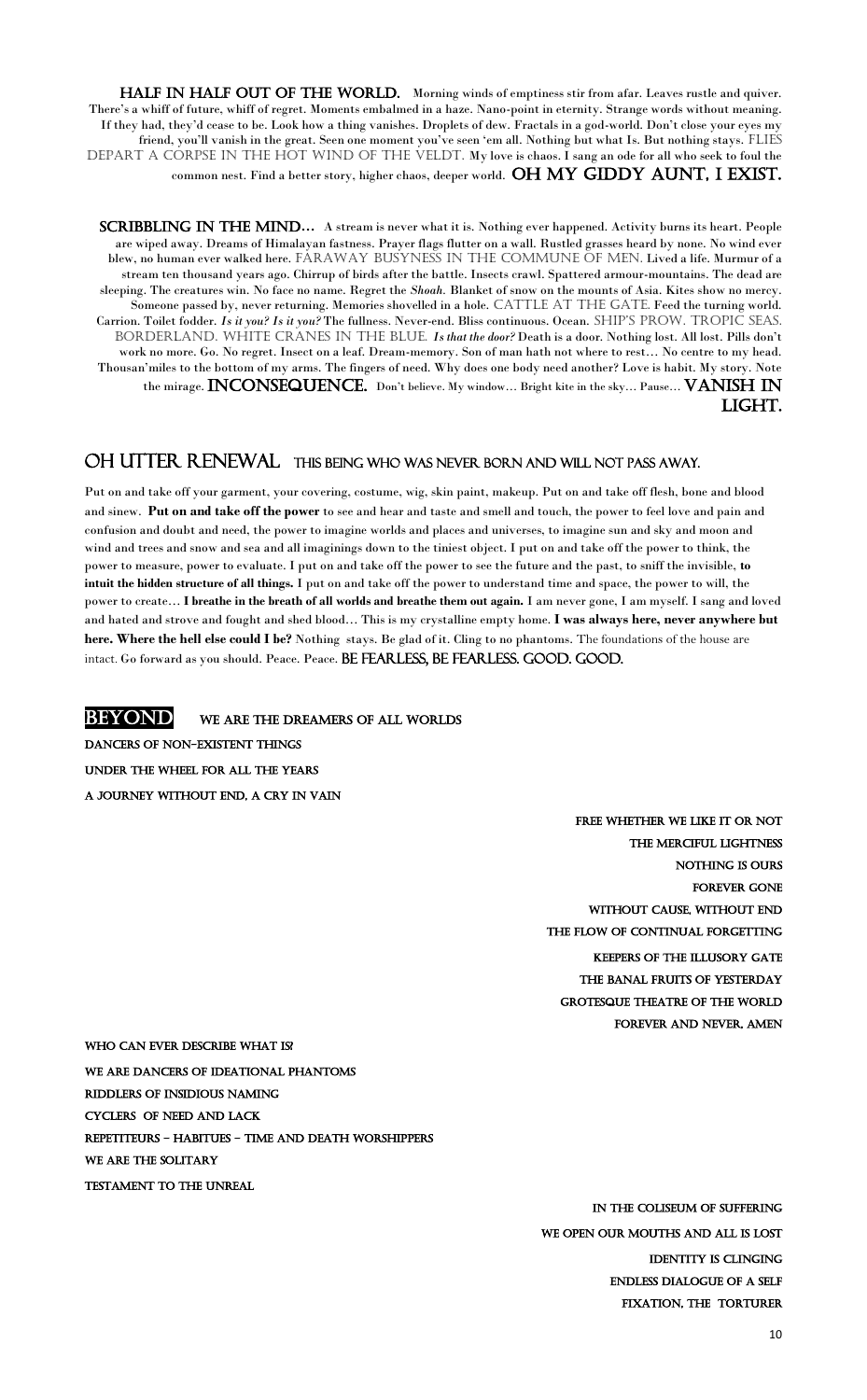Ego, the desire-ghost, fixator,

phantom gatekeeper, material idea, superimposer

Not an infinitude of waves will change the ocean No-one will ever describe what is There are multitudes within us No limitation without infinite liberty LET IT GO, LET IT GO Believe in nothing it'S over, it'S over WHO, WHO IS THE SEER?

Blinding need to ride and flow

to dream, to self-distract

FATAL IDEA OF SEPARATE PERCEIVER No thought has self-nature DECONSTRUCT THE 'I' THOUGHT WE ARE THE INSUBSTANTIAL THE ILLUSORY ACT OF MEASURING Would you chop up the seamless flow? Where is the part of you separate from the whole of you?

We are not what does not exist Illusion is illusion is illusion Nothing is what it is Nothing is personal In This dream of creation All fruitless journeys lead to here BEYOND THE ILLUSION OF MOUTHS lies the silence

> The Ancient of Days without it we have no existence at all WHAT CAN EXIST THAT IS NOT FOREVER? No border no death No bodies in the graveyard No-one ever saw the dead man no death outside the observer The observer is the observed

No-one has ever experienced anything but this Nothing ever happened that is not Now No-one ever proved a thing outside awareness Nothing can exist that is not forever Absolute scintillation forever and always Always for the first time ever present and ever gone

Eternal being - ocean

#### MEASURE NOT yOUR LIFE in years and days

DROWN IN THE ETERNITY OF NOW

WHAT IS THE SPIRIT OF SURVIVAL?

Your only friend is you

GIVE IT ALL AWAY

Practise bloody-minded courage

Beyond pessimism

Beyond desire

BE NOTHING BUT ABSOLUTE

CONTINUE AS YOU MUST